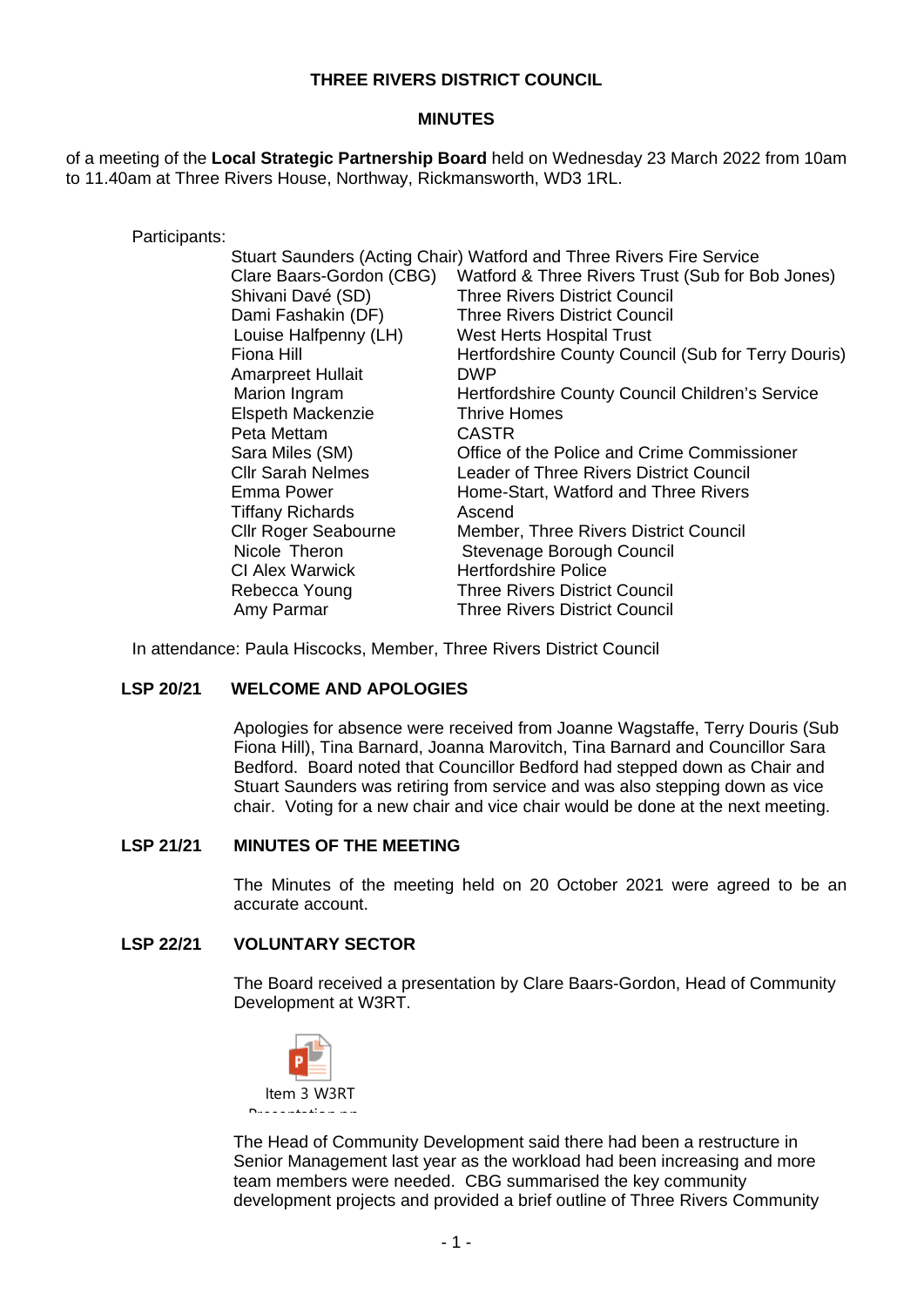Voluntary Service supported by Alex Murray, Neighbourhood Together Project, which included the involvement of Alison May and her team helping to reduce social isolation. This had been extremely challenging during the pandemic. The team was also supporting Council Community Development initiatives and an update on CVS Community Funds was provided to the Board. Since the lockdown was lifted there was a renewed sense of confidence.

It was noted that 270 Community Champion Volunteers from across the local area had contributed to their communities. Over 20 different languages were identified which allowed the services to reach different community groups.

In response to a question regarding the number of surveys sent out, the Board was advised that over 100 organisations had received them. A four week timespan had been given for the responses with the possibility of an extension if necessary. CBG said organisations would be chased for a response as it formed an important part of information gathering in determining strategy and approach for the next 12 months.

In response to a question relating to the increase in the need for services, and whether it was one service area or a general increase, CBG advised that other charity groups which had a range of activities, had reported increases but more specific data wasn't yet available. CBG advised that when full analysis was undertaken the data could be shared. It was said that during the pandemic there was a rise in the calls made to reach out to people as the isolation period was very difficult for many. As the lockdown ended the requirement for support reduced as people were able to get out and about. The numbers had risen at pharmacies where prescriptions were dropped for the more clinically vulnerable who struggled to engage with others and get out. The aim was to remain proactive in supporting food banks, as reliance had increased, with toiletries and hygiene products being high on the list.

During the pandemic funding for community groups had been available.

It was asked whether any voluntary sector funding would be available from other agencies other than Three Rivers given that fuel and other costs were increasing and Food bank services were on the rise. It was noted that support from the Council had been amazing in terms of providing a funding lifeline within the community. CBG said there would be some funding received over the next few months. CBG highlighted the Community Renewal Building Fund, Corporate Sponsorship and other funding programmes, and larger funding opportunities such as the National Lottery. CBG said W3RT ran the Herts Funding Database, and Alex Murray's role was to meet with groups, assess their needs and advise on options with the use of the live database. A tailored approach would be taken which would help to identify requirements and provide recommendations. In some instances fees could be funded and a consultant could be hired to write a bid to gain larger funds. CBG said W3RT had launched its Fund Raising Network which met on a quarterly basis. A three day fund raising drive had recently been completed, with a range of regional and national funds available. Further details would be available once the links were updated.

#### RESOLVED:

That the presentation and update be noted.

## **LSP 23/21 UK SHARED PROSPERITY FUND**

The Head of Community Partnerships presented details on the Levelling Up fund and UK Shared Prosperity fund, and how the LSP Board can be can be involved.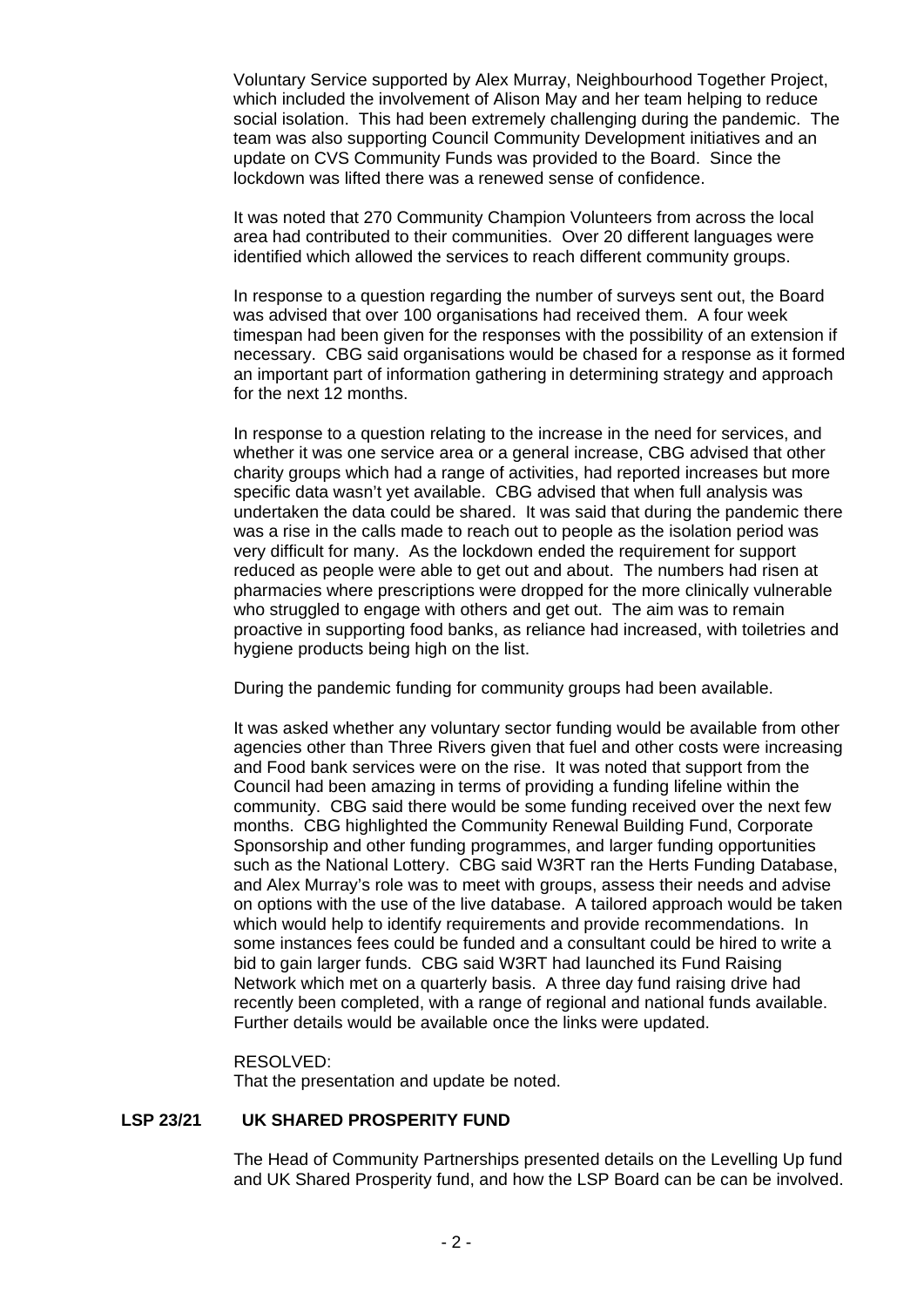

The Head of Community Partnerships, RY, confirmed the details within the Government's Levelling Up White Paper, which was published in February. The key parts of the Levelling Up scheme were provided to the Board. The five pillars were discussed and it was stated there may need to be changes to performance indicators and how they were being delivered locally. The 12 missions were aimed at inequalities. A summary of the shared Prosperity Fund was provided with details on how a formula would be used to work it out. To date there was no confirmation regarding the amount of funding available although it would be allocated to Local Authorities. The Head of Community Partnerships said it was key that local partners be involved in the process and should sign up local partners. The Leader of the Council confirmed that Herts County Council, Districts and Boroughs were in agreement that the money would be distributed across the County.

The investment priorities at Three Rivers were discussed which included ideas on community, place and pride. Considerations were discussed on linking to anti-social behaviour and projects to consult with communities through the Council. Meeting the Government target of net zero by 2050 also had to be incorporated. The aim was to consider this in all the projects with a target of reaching that point by 2045. Examples of open spaces with cycling routes and linking these places together was given.. The next steps were to prepare a paper in the summer on which the Council would look to engage with groups.

### RESOLVED:

That the UK Shared Prosperity Fund presentation be noted.

## **LSP 24/21 HEALTH AND WELLBEING PARTNERSHIP**

Dami Fashakin, Health Inequalities Officer at Three Rivers District Council, presented details on the proposal to create a Health and Wellbeing sub-group, after which the Board was asked to agree the Terms of Reference.



The Three Rivers Health and Wellbeing Partnership had been set up to promote access to ongoing engagement to services and to target support and tackle ongoing issues of health inequalities in Three Rivers. The aim was to identify issues and seek funding where necessary which will form part of the meeting in April with partnership organisations and would help to identify what was deemed as the required needs. A workshop would be arranged to engage with key groups and an action plan would be created on agreed priorities.

In response to a question about the aims of partnership, the Health Inequalities Officer gave an overview of the Terms of Reference which outlined the Group's purpose, objectives and membership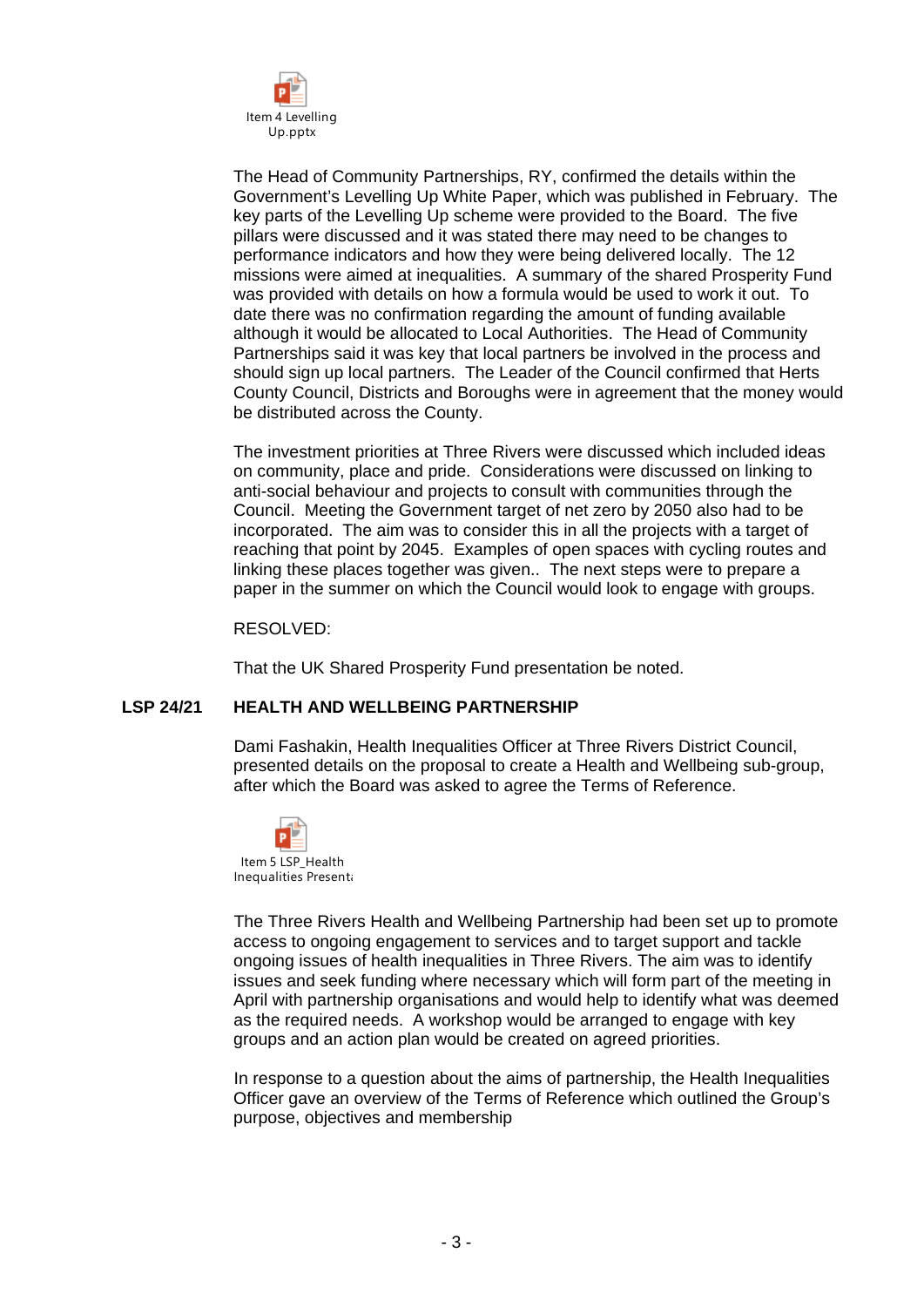

It was noted that the Terms of Reference would be similar to others as they were based on other sub groups of the LSP Board. Although there was a list of members and partners, other groups were welcome to be involved as it would be beneficial to work with any many people as possible.

Action: Citizens Advice Bureau (CAB) to be listed in the Terms of Reference

#### RESOLVED:

That the Health and Wellbeing Partnership presentation update be noted, and that the Terms of Reference of the Health and Wellbeing sub-group be agreed.

#### **LSP 25/21 WEST HERTS HOSPITAL TRUST**

Louise Halfpenny presented on the development of West Herts Hospital Trust.



The development currently covered three sites, and although others were considered they were not suitable for the timescales that was being worked towards. The Board had made the decision in October 2020 to rule out any new sites. Hemel Hempstead and St Albans City were ruled out due to volume and complexity of the projects outlined. Watford General Hospital would have a range of specialist, emergency, urgent and routine care across all three sites. The rebuilding at Watford General Hospital and the proposal for the new buildings were outlined. Details on the rebuild were shown to the Board. The rebuild would put the services where they needed to be with the services closer together.

The next information update session was scheduled for 10 May 2022 from 11.30- 1.30pm, and was an open invitation. Other information sessions were:

Same day emergency care – 6 April 6-7.30pm Virtual healthcare – 8 April 12-1.30pm Design principles – April date to be confirmed Travel and access – 26 May 12-1.30pm

Blue print was a monthly update where latest updates were provided on the plans via email and through the website.

In response to a question regarding the patient having care at home, it was explained that it began as a pilot, with Watford being the first hospital in the country to run a virtual hospital for Covid. Chronic obstructive pulmonary disease and heart failure were now being treated at home as they are conditions that can be managed with a degree of monitoring and apps. Positive feedback from patients and clinical outcomes had been good which meant that the scheme was working successfully. As a result of this the hospital took a decision to roll out the service into other treatment pathways. Since the pandemic they had already treated 7,000 patients virtually. There is now a regional plan in plan for virtual hospital care.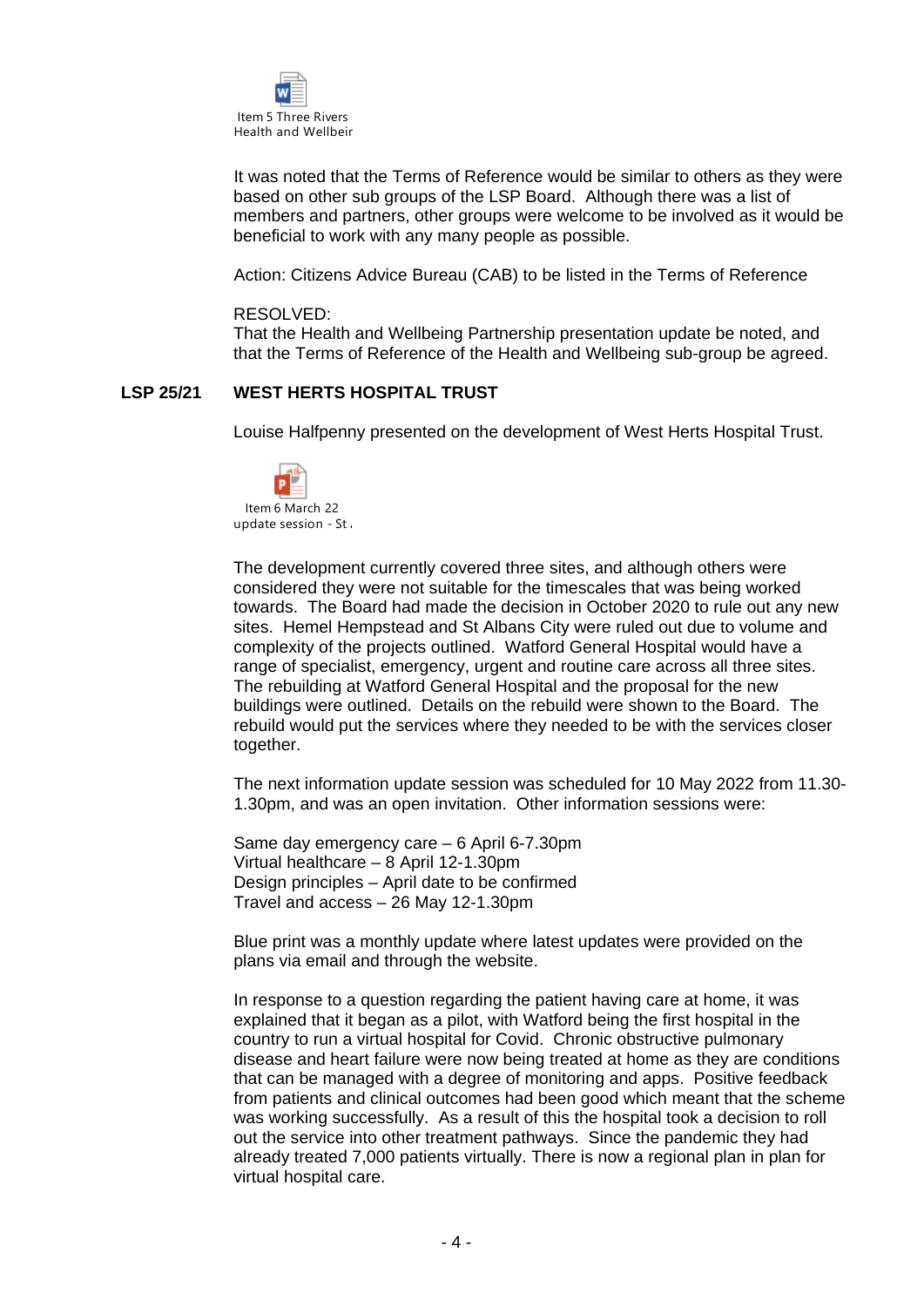A member of the Board asked how it would be ensured that a diverse range of people was represented on the consultation process. An example was put forward of the local deaf club in Watford which experienced significant barriers to accessing services, and this remained a concern, as was the matter of engagement with local people.

It was said in response that details had been presented to the deaf club and the Head of Patient Experience was in liaison with them. Efforts were being made to keep them involved. They West Herts Hospital Trust would welcome further links through local authorities, events and local newsletters. A point was made that as the services were not changing significantly a form of consultation was not necessary although engagement should be undertaken.

RESOLVED:

That the presentation by West Herts Hospital Trust be noted.

# **LSP 26/21 PCC UPDATE**

Sara Miles provided a verbal update from the Office of the Police and Crime Commissioner Board.



The update provided details on the Police and Crime Plan and Criminal Justice Plan for which a public consultation process had been undertaken, resulting in 4,500 survey responses. The consultation sought views from residents, stakeholders and businesses. The priorities that emerged from the survey were cybercrime and burglary. The PCC was looking at identifying the root causes as opposed to identifying issues further down the process. The plan had been agreed and signed off by the Crime Panel last week, and published on the PCC website by the end of the month. Details would be sent to partners as there would be actions arising that need to be implemented. Some of the actions would be more relevant to the LSP Board and Community Safety Partnership.

A question was asked if a summary of the other organisations that were submitting bids to the OPCC could be provided. Action: A summary of organisations submitting bids to OPCC would be confirmed and reported back.

RESOLVED:

That the PCC update be noted.

## **LSP 27/21 ANY OTHER BUSINESS**

SD said the team were in the process of developing the work plan for the meetings and welcomed any input.

The Head of Community Partnerships thanked Councillor Bedford for all her work during her time as Chair of the LSP Board.